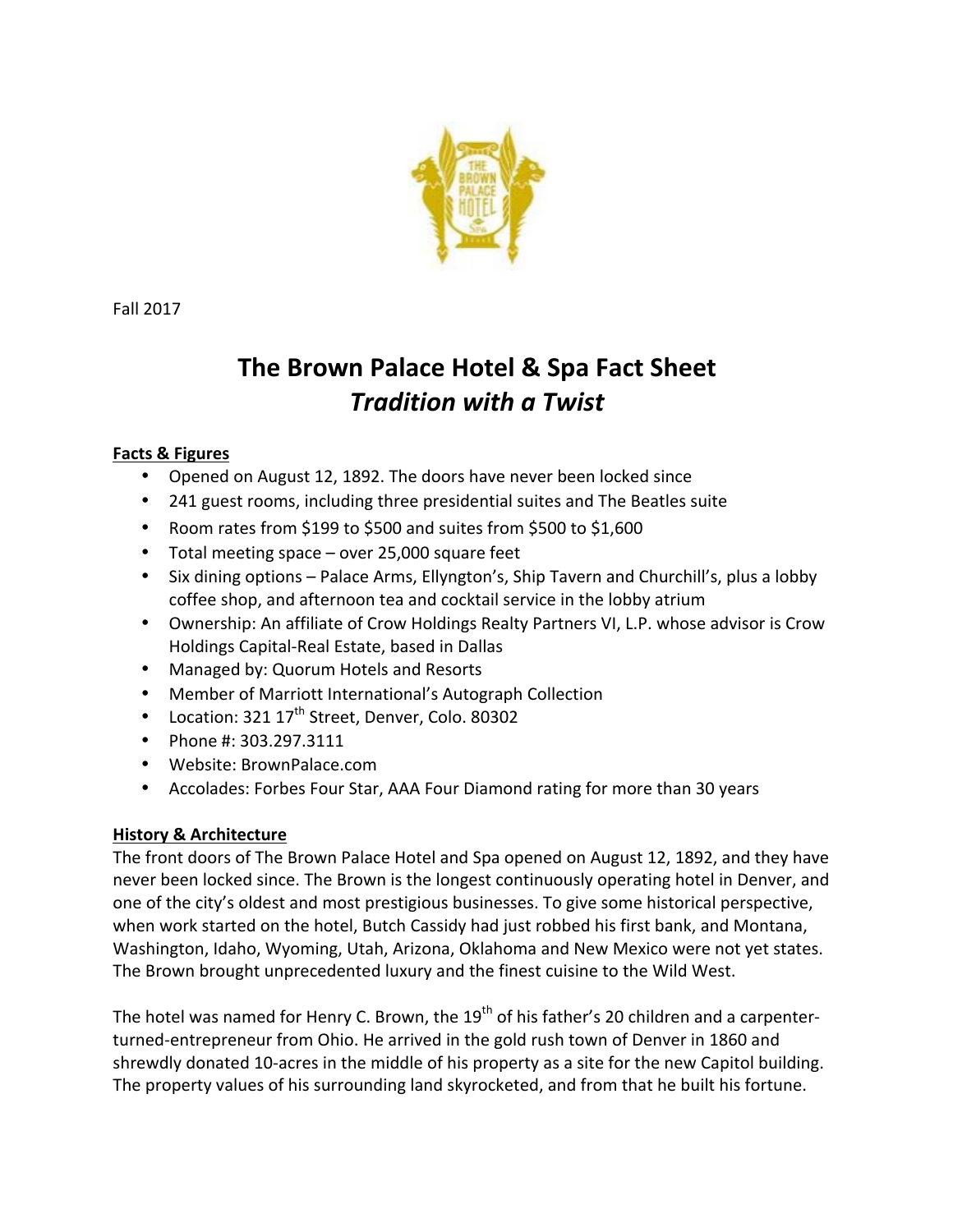The hotel was built on a unique triangular piece of Brown's land and was the first steel skeleton structure in Denver. It took four years to build and cost (at the time) a staggering \$2 million. Faced with Colorado granite and red sandstone, the Richardsonian Romanesque design is the masterpiece of Chicago architect Frank E. Edbrooke, who also designed many other Denver landmark buildings, including the Navarre across the street, and 16 other buildings that still stand and are on the National Historic Register.

The hotel included many unique features, such as the triangular shape of the building, the stunning eight-story atrium with a stained glass ceiling in Italian Renaissance style, and pure artesian water drawn from its own well located 720 feet below the hotel's foundation. The well is deeper than the neighboring skyscrapers are tall. The atrium was the first of this size in a hotel in the world. All the suites had fireplaces, vented through a duct system that was later converted to air conditioning – the first air conditioning in a hotel in Denver. Upon completion, The Brown Palace was Denver's tallest building. The elevators that were added in 1937 are the only public elevators in the hotel. Two works by famous muralist Allen Tupper True were added in the same year to depict the great advances that had been made in transportation: one shows a stagecoach, the other the latest in modern travel  $-$  a DC3 airplane.

The interior of the hotel lobby is faced with a rare golden onyx from Mexico. Many changes have been made to the lobby since its opening. The grand entrance was moved from Broadway because the advent of the automobile made it too dangerous to load and unload guests on that bustling side of the building. The new entrance on Tremont walks guests into the lobby, where they can look across the room to a beautiful entryway leading to the Spa. This was once the lobby fireplace.

From the beginning, The Brown Palace Hotel and Spa attracted royalty, presidents, and celebrities, as well as business, political and social elite. Its early motto "Where the World Registers" still applies.

## **New Makeover in 2015 Adds Meeting Space & Modern Luxury**

In 2015, the iconic hotel completed an indoor and outdoor \$10.5 million renovation that added additional state-of-the-art meeting space, and brought unprecedented guest room luxury and innovative technology to the Denver legend. The classic exterior sandstone of the hotel was completely refurbished with a cleaning, new sandstone blocks, and remolding of the stones around the windows.

It's rare for a historic property to add significant new meeting space, but The Brown was able to add an additional 3,500 square feet by relocating the hotel's sales and management offices. The entire second floor now boasts a meeting and conference center on all three sides of the spectacular atrium lobby.

In total, The Brown Palace can now provide more than 25,000 square feet of meeting and event space.

The Brown's guest rooms were masterfully renovated with a contemporary look that mingles beautifully with the hotel's classic Victorian charm.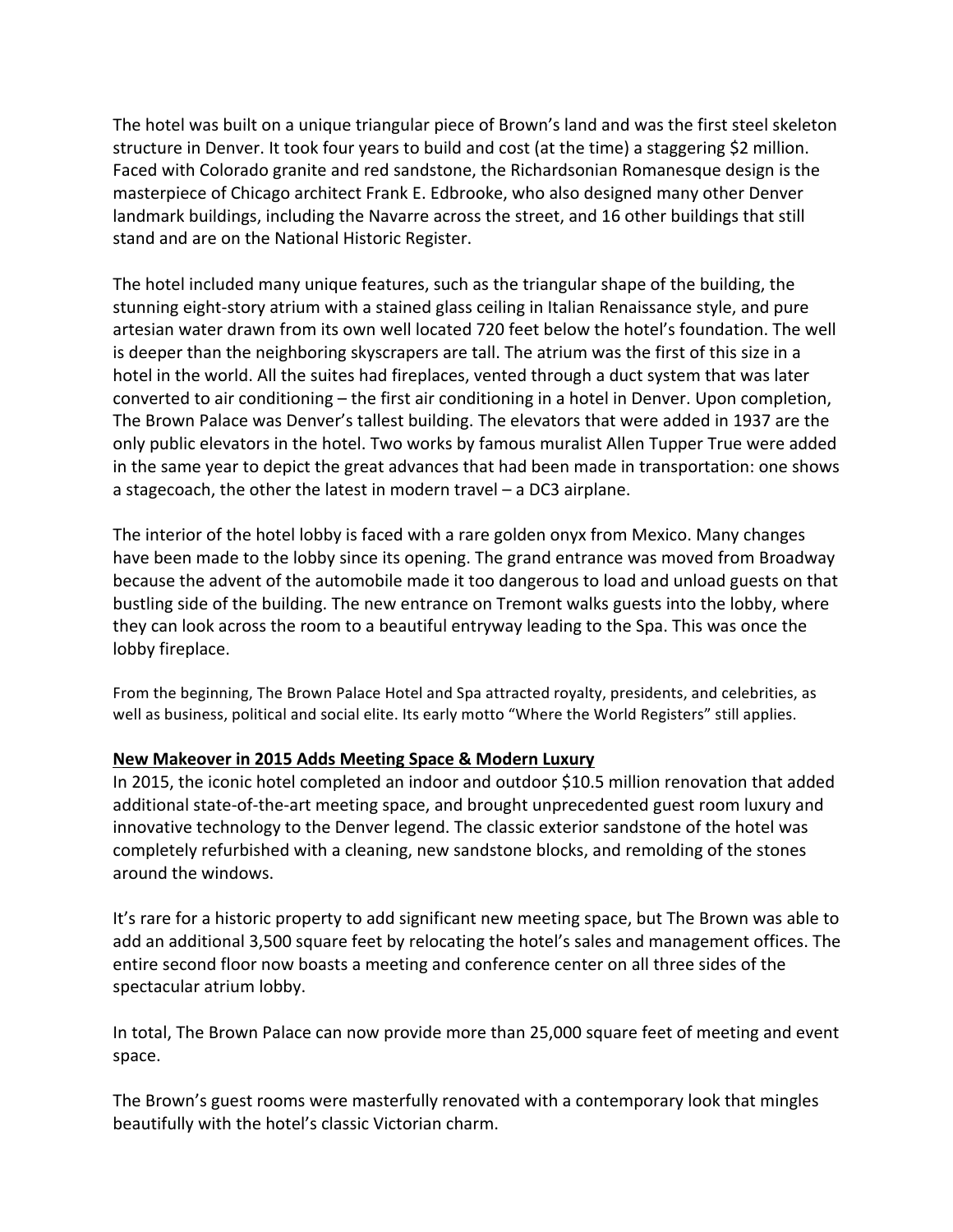A covered walkway with tables, chairs and beautiful views of the hotel's neighbors, leads from the second-floor meeting level over Tremont Street to a 5,800-square-foot ballroom and 16 meeting rooms, offering an additional 19,453 square feet of space. The Brown Palace is attached by the same sky bridge to its sister property, the Holiday Inn Express, which provides an additional 231 rooms.

The Holiday Inn Express also just completed a "top to bottom" \$11 million renovation that included all new decor. The art deco inspired Holiday Inn Express originally opened as The Brown Palace West in 1959. The recent renovation included a complete makeover in every guest room and the lobby. All corridors, hallways, and meeting spaces were also redone.

The fitness center, which is shared with The Brown Palace, was also completely revitalized. Combined, The Brown and the Holiday Inn Express can now offer a group 25,000 square feet of meeting rooms, and a total of 476 guest rooms at two very distinctive price points

## **Accolades**

The Brown Palace Hotel's one-of-a-kind mood, style and ambiance have earned it the Forbes Four Star and a Mobil Four-Star rating as well as AAA's Four Diamond rating for more than 30 consecutive years. The Brown received the 2016 Gold Platter Award from *Meetings & Conventions Magazine* for outstanding food service. In 2017, The Brown was also named as one of the Top 100 Hotels in America by *U.S. News & World Report*.

## **Guest List**

The iconic Brown Palace Hotel has played host to presidents, celebrities and royalty for 125 years.

Nearly every U.S. President since Teddy Roosevelt has visited The Brown Palace. President Dwight D. Eisenhower made The Brown his headquarters for his presidential campaign and frequently stayed for long periods visiting his in-laws (Mamie Eisenhower was from Denver). As a result, his suite at The Brown was known as "The Western White House" and is today available as the Eisenhower Suite.

Denver socialite Margaret "Unsinkable Molly" Brown (no relation to the hotel founder) stayed here two weeks after landing in New York following the sinking of the Titanic.

The Beatles stayed here during their 1964 tour (their concert at Red Rocks was the only one in America to not sell out). Today, the "Beatles Suite" in The Brown has historic photos of the Fab Four, as well a juke box that plays every Beatles song (more than 225).

The Brown is on the "must stay" list for an extraordinary array of musical royalty as well. Taylor Swift, Snoop Dogg, Bruce Springsteen, the Rolling Stones, Cindy Lauper, Victoria Beckham, Jewel, Paul McCartney, Ringo, Crosby, Stills & Nash, Pete Townsend, Metallica, Jon Bon Jovi, Pearl Jam and many, many others have all been guests at The Brown.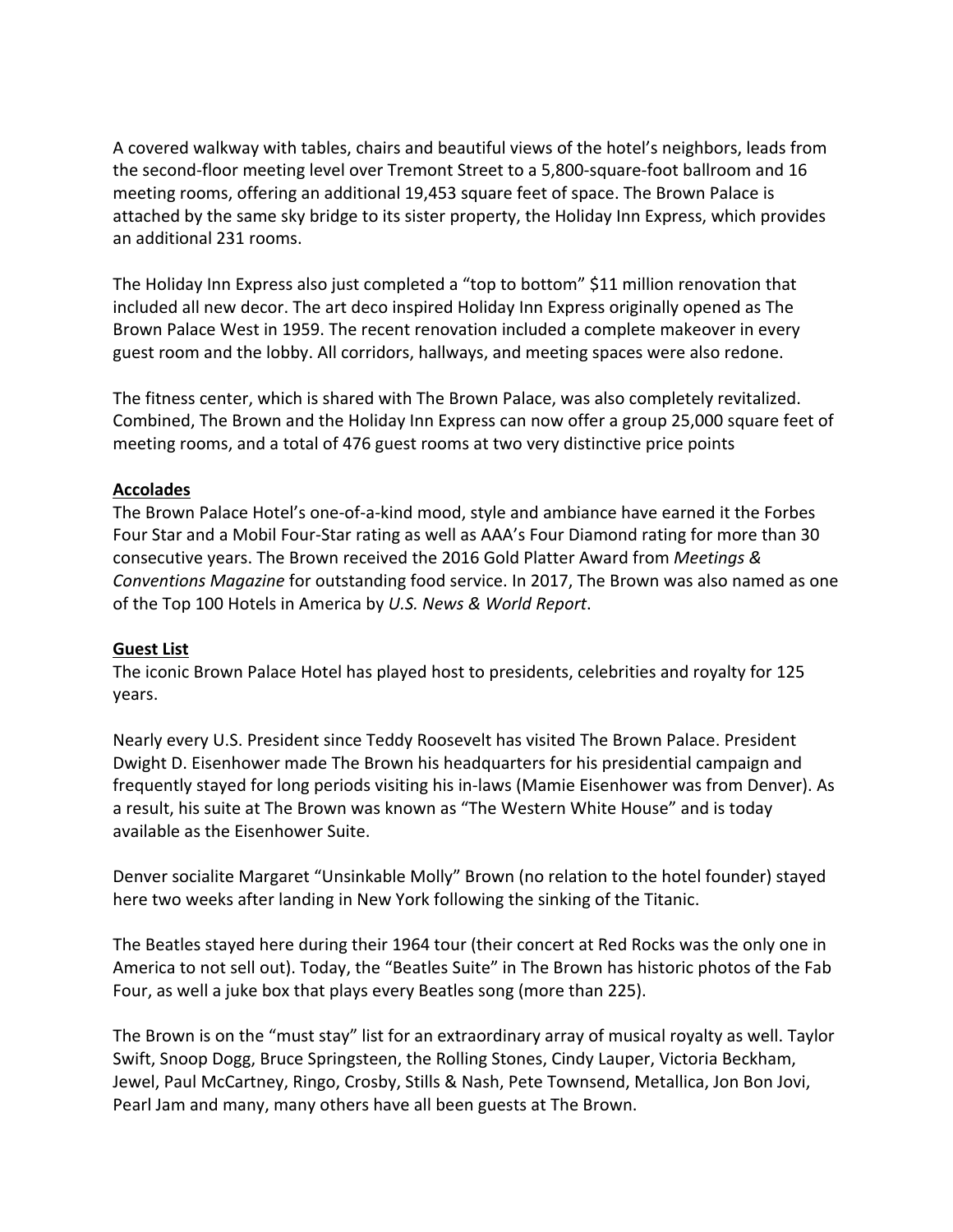Hollywood royalty also makes The Brown their address when in Denver. Jane Fonda and Robert Redford filmed three scenes from an upcoming movie in The Brown in 2016. Among the actors who stayed here were John Wayne, Peter Lorie, Jayne Russell, Helen Hayes, Red Skelton, Katherine Hepburn, Gina Davis, Warren Beatty, Harrison Ford and Annette Bening. Western film star Monte Montana not only stayed at The Brown, he rode a horse into the lobby and up the grand staircase.

World leaders also have called The Brown home, including Dr. Sun Yat Sen, who was a guest just before becoming president of the new Republic of China, and Queen Marie of Romania. French President Valery Giscard d'Estaing was honored with a dinner in the elegant Grand Ballroom in 2001.

## **Location**

Located one block from the free electric shuttle on the  $16<sup>th</sup>$  Street Mall, The Brown Palace is in the heart of Denver's Financial District an established neighborhood within easy walking distance of everything in Downtown Denver. The Colorado State Capitol, Denver Art Museum, Clyfford Still Museum, History Colorado Center, American Museum of Western Art, Colorado Convention Center and the Denver Performing Arts Complex are close by, and the neighborhoods of LoDo, RiNo, Capital Hill, the Golden Triangle and LoHi are all within a 15 minute walk.

## **Accommodations**

The Brown Palace Hotel has 241 rooms and suites. The Brown underwent a major \$10.5 million renovation in 2015 to give its distinctive guestrooms a contemporary look that mingles beautifully with the hotel's classic charm. All accommodations come complete with flat screen HD televisions, wireless Internet access, personal device charging stations, twice-daily maid service, pure artesian water from the hotel's own well, plush terry robes, iron and ironing boards, private voicemail and two-line phones, in-room safes, 24-hour room service, a coffee maker, nightly turndown service and an iPod docking station. Guests also have access to the recently renovated 24-hour fitness center and 24-hour business center.

## **Top of The Brown Guestrooms & Royal Suites**

During the Great Depression, the top two floors of The Brown Palace were converted into the Skyline Apartments to secure a steady stream of income for the hotel. Tenants resided there until the 1980's. Today, these top two floors are home to the Top of the Brown Guestrooms and the Royal Suites.

The Top of the Brown Guestrooms encompass 33 modern Denver hotel rooms with such amenities as a laptop recharging station and an in-room business desk, oversized spa bathtub or corner glass shower with a peaceful rain showerhead, double marble sinks, flat-screen HDTVs, iPod docking stations, complimentary WiFi, personal Keurig coffee makers, twice daily maid service and breathtaking views.

The Royal Suites were designed in Art Deco style with amenities like full marble fixtures, a Roman soaking tub, and tranquil rain shower head. These suites in Downtown Denver also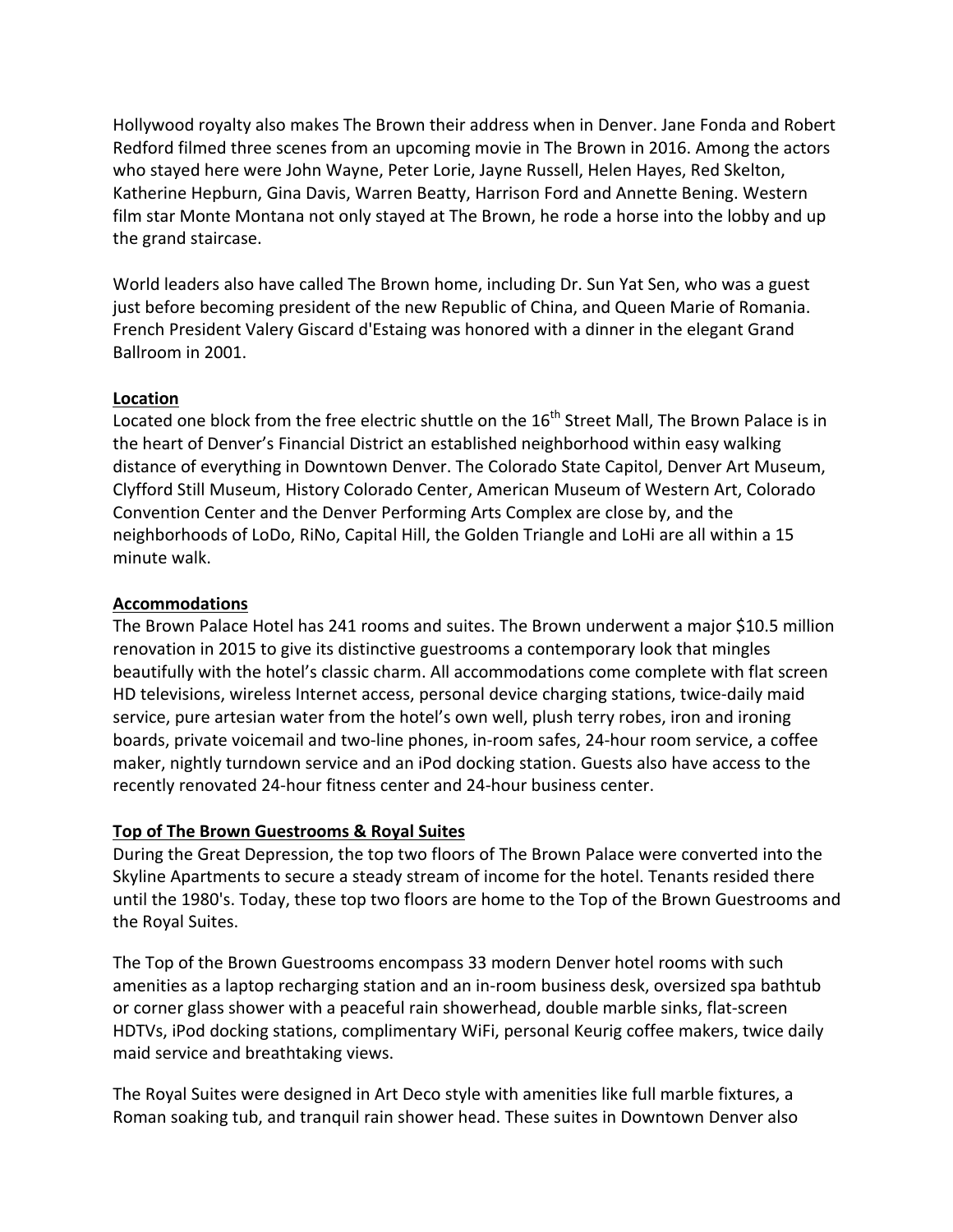boast professional workspaces, flat-screen HDTVs, iPod docking stations, and personal Keurig coffee makers. Access to Wi-Fi is available.

# **Grand Suites**

Accessed via a private corridor, these Denver hotel suites exude spaciousness and sophistication with classic French doors separating the king bedroom from a sun-filled parlor complete with a full-size sofa, table and chairs. Enjoy all the modern luxury that The Brown Palace has to offer, including oversized marble bathrooms, flat-screen HDTVs, an iPod docking station, and personal Keurig coffee maker. Access to Wi-Fi is available.

# **Roosevelt Suite**

Theodore Roosevelt visited The Brown Palace in 1905. Today you can stay in a suite that's suited to his style and fit for heads of state. An expansive living room features a leather sofa and chairs resting on rich wood floors with an elegant rug. Plus all the details you expect like flat-screen HDTVs, an iPod docking station, WiFi, and a personal Keurig coffee maker. This suite includes an extra bathroom for guests and a corner study that offers stunning views of Denver. The inspiring executive desk is decorated with pictures of this famous Rough Rider. And in the bedroom you'll find an elevated king bed worthy of a president.

# **Eisenhower Suite**

This is your chance to stay like Ike—in the very suite where Eisenhower spent the summer of 1955. This renovated suite will make you feel like you're in the White House with rich blue carpeting, elegant draperies, formal furniture and spectacular white columns. The dining room includes a cherry wood table with seating for eight underneath a crystal chandelier. While entertaining, your guests will take notice of the convenient wet bar, private half bath, and the dent in the fireplace mantel from Ike's golf practice. Enjoy fine details like flat-screen HDTVs, an iPod docking station, WiFi, and a personal Keurig coffee maker. The master bathroom is marble top to bottom with a double sink vanity, oversized soaking tub, and a glass walled shower with rain showerhead. And the palatial bedroom includes a four-poster cherry wood king bed that would get Ike & Mamie's approval.

# **Reagan Suite**

When Ronald Reagan visited Denver in 1981, he stayed in this breathtaking suite. Stay here and you can pace the floor where he rehearsed an important speech. Recently remodeled like a 1950's ranch to fit the President's style, this sun-filled suite includes a private dining table for four. The bathroom is full of stunning amber marble featuring double sinks, a peaceful soaking tub and rain shower. Enjoy luxurious details like flat-screen HDTVs, an iPod docking station, WiFi, and a personal Keurig coffee maker. You can work like a President at the executive desk and then sleep like one on a plush, elevated king bed.

# **Beatles Suite**

When The Beatles came to Denver in 1964, there was only one hotel for them: The Brown Palace. Featuring a custom Beatles jukebox, stylish entertainment center with a flat-screen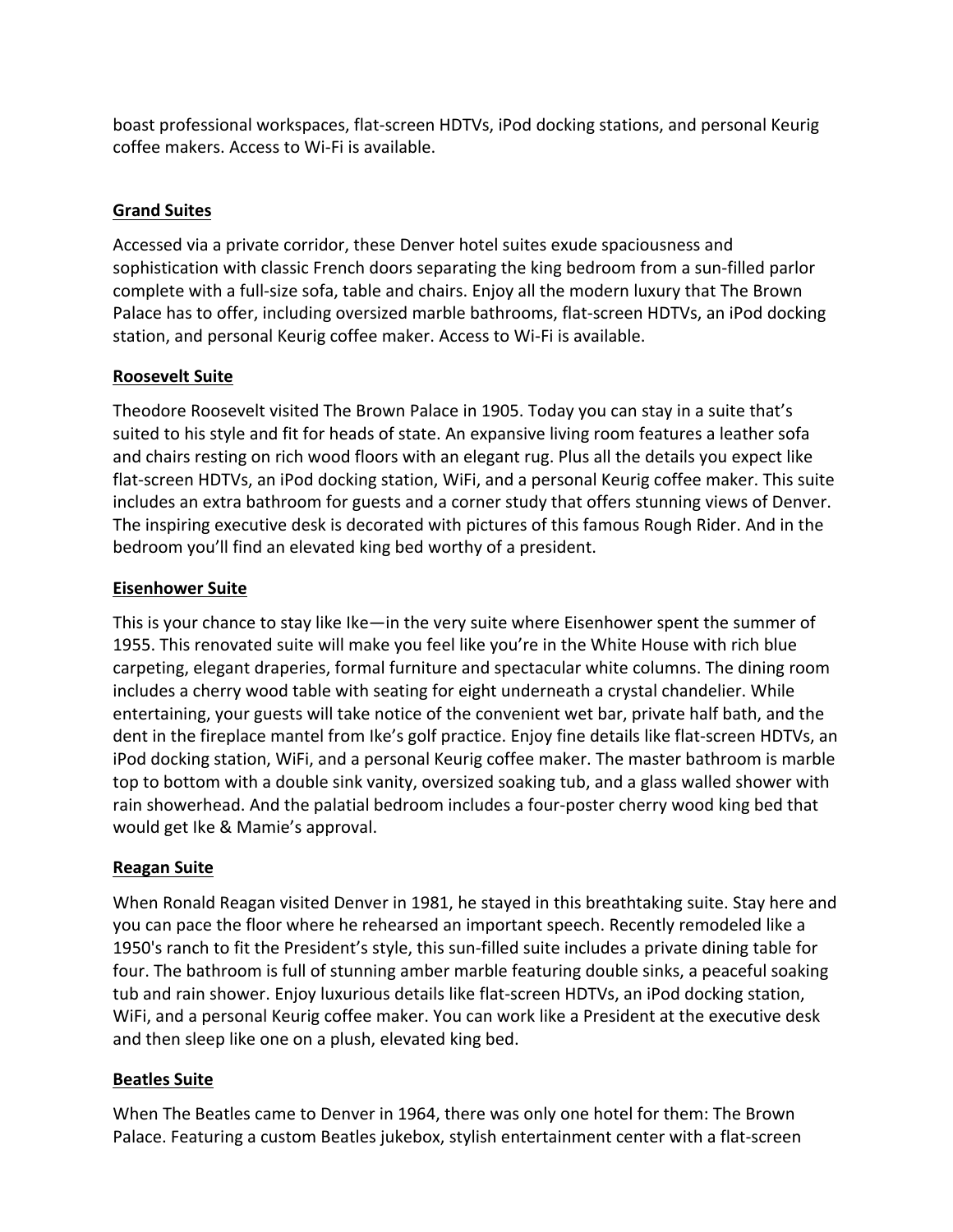HDTV, and framed records above a plush king bed, this Denver hotel suite is the ultimate destination for Beatles enthusiasts. It includes flat-screen HDTVs, an iPod docking station, a personal Keurig coffee maker, oversized marble bathrooms, rich leather furniture and modern furnishings. Access to Wi-Fi is available.

#### **Dog Friendly**

Dogs of any size are welcome to stay with their owner (a \$100 reimbursable charge and proof of rabies shots are required at check-in).

#### **Sustainability**

While past guests have included royalty, the hotel now has its own resident queen...five of them actually. The Brown Palace Hotel and Spa is the first hotel in the city to nurture a colony of rooftop bees. Five hives, each with its own clever name, including "Buzzingham Palace," are maintained by a dedicated Palace beekeeper. The honey is used in a line of sweet smelling spa products and in-room amenities as well as in afternoon tea, seasonal recipes and cocktails, and in a unique Brown Palace craft beer.

## **Dining, Executive Chef Timothy Ralphs**

The hotel houses six exceptional restaurants and a coffee shop, in addition to providing traditional afternoon tea, tapas and cocktails in the atrium lobby.

#### *Palace Arms, Chef Garrett Kasper*

Recipient of "Best of Award of Excellence" from Wine Spectator Magazine and consistently rated as one of the best choices in downtown Denver fine dining experiences, Palace Arms at The Brown can easily be considered the hotel's crown jewel. Diners can enjoy perfectly prepared masterpieces, such as Spring Foraged Allium Soup, Colorado Braised Pork Cheeks and the Palace Arms "Rossini" with perfectly matched wine pairings, and desserts like Local Honey Cake and Lemon Poppyseed Creme Brulee,

The Independence Room offers private dining for groups up to 24 and has the same 1834 Zuber & Cie wallpaper from France that Jacquelyn Kennedy added to the White House. The rare wallpaper can only be found in the Louvre in Paris and a few other places. The main dining room is decorated with antiques dating to Napleonic times. Among the flags, weapons, uniforms and ornaments, is a set of flintlock dueling pistols that belonged to Napoleon and his second wife, Louisa, and extremely rare gold plated French eagles that were used in his celebrations. Also on display are beautiful miniature military bandmen from the Napoleonic era that wear uniforms made from small bits of actual uniforms created by a French doll maker in an English prison.

## *Churchill Bar*

A sophisticated retreat in a quiet club atmosphere, Churchill is a Brown Palace gem, offering an extensive list of vodkas, single-malt scotches, small-batch bourbons, and premium spirits and wines at an acclaimed downtown Denver bar location. And with a selection of over 60 cigars,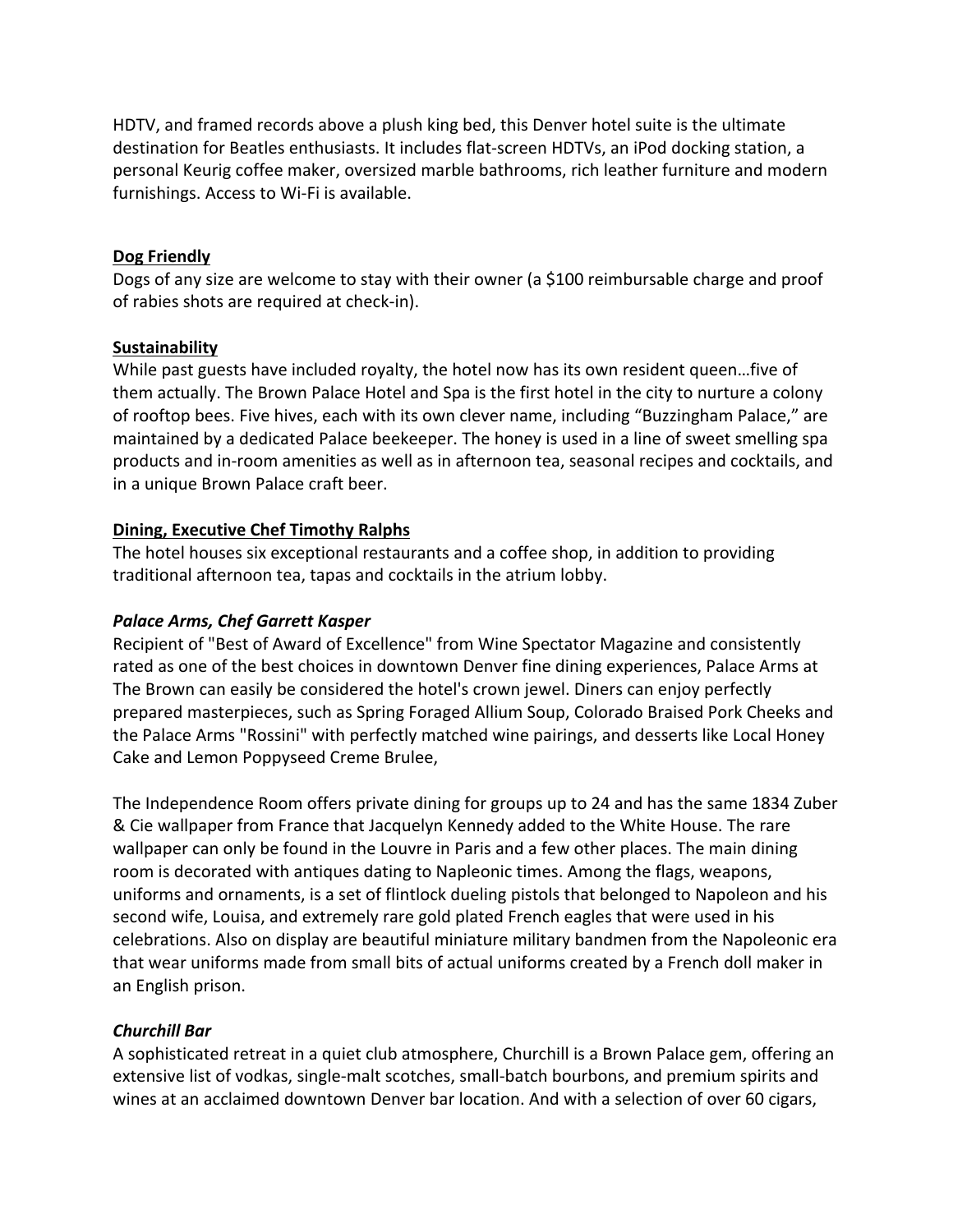the customized humidor has something for every palate. This classic choice among downtown Denver bars also serves lunch, dinner and delicious desserts.

## *Ship Tavern, Chef Michael Rodriguez*

The oldest restaurant in the hotel, Ship Tavern opened in 1934 after the repeal of prohibition. The décor includes a collection of sailing ship models and other nautical furnishings including a "mast" and crows nest in the center of the room.

The ship models were collected by hotel owner C.K. Boettcher in Cape Cod. He presented them to his wife Edna as a gift; she suggested they would look better in the bar.

Aside from serving the best prime rib in Denver, Ship Tavern is an exceptional choice in Denver dining, delighting guests with its menu of burgers, steak, seafood and ale. This casual and lively restaurant in downtown Denver offers a vintage pub atmosphere and is a great place to catch the latest sports games. Ship Tavern also features exceptional micro-brewed beer and wine selections, and live entertainment Wednesday through Saturday evenings.

# *Ellyngton's, Chef Joey James*

Ellyngton's is known for its power meals, attracting politicians and business professionals from the nearby Capitol and office towers. The restaurant serves breakfast, lunch and Sunday Champagne Brunch. Ellyngton's boasts a menu of creative cuisine complemented with thoughtful, attentive service. Exceptional brunch entrees include Eggs Benedict, Lemon Poppy Waffles, Brioche French Toast and a Lobster Scramble. For lunch, treat yourself to a Croque Madame, a Strawberry Frisee Salad or some delicious Crab Cakes. The renowned Dom Perignon Champagne Brunch features cooked- and carved-to-order items, a large salad and seafood presentation, chef-prepared desserts, and three choices of champagne. Menus are updated regularly, offering a wide selection of healthy options.

The room has a long tradition of offering live music, which is still provided during brunch with a jazz combo.

# *Afternoon Tea, Chef Olivia Shay*

The long-standing tradition of "taking tea" at The Brown Palace has been cherished by guests for more than a century, although it has been served in the atrium only since 1986. Afternoon Tea is enjoyed daily in the warm light of the atrium lobby, always with the soothing sounds of a harpist or pianist. Specially commissioned Royal Doulton bone china graces each tea table, along with engraved silver tea pots. House-made scones are served with Devonshire clotted cream shipped in from England, alongside savory tea sandwiches, and a decadent selection of classic and chocolate tea pastries. A full complement of wines, champagnes, sherries and ports are also available.

# *Tapas & Cocktails in the Atrium Lobby*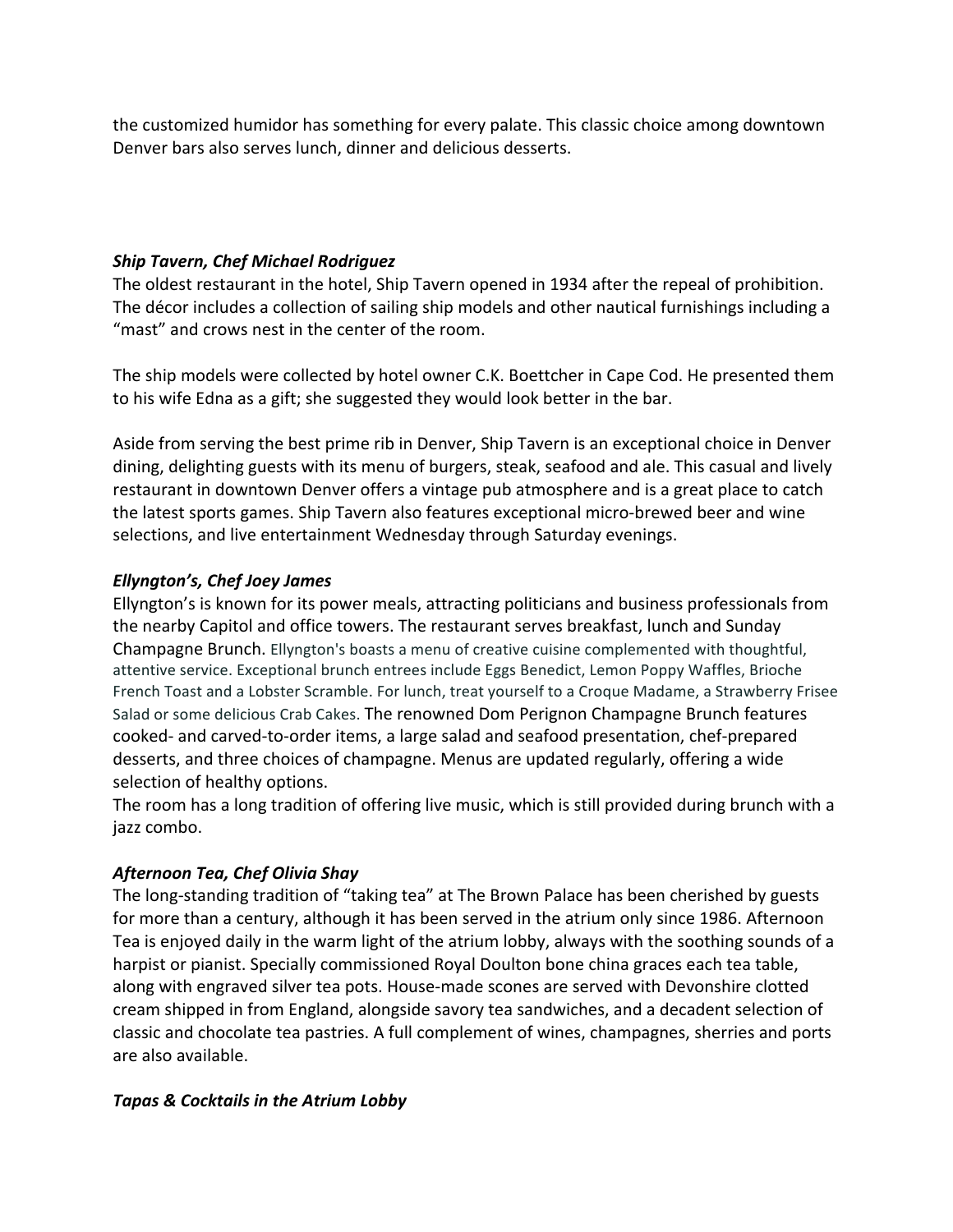Tapas & cocktails are served in the atrium lobby every night except Sunday, from  $4 - 8$  p.m., accompanied by live musical entertainment and soaring views of the stunning atrium. Offering small plates of exquisite Brown Palace cuisine and specialty cocktails, the lobby is the perfect start to you evening and its setting ideal for cocktails and conversation.

## *Brown Palace Coffee & Tea Co.*

Located inside the main entrance of the hotel, Brown Palace Coffee & Tea Co. serves an exclusive custom coffee from Allegro, as well as specialty drinks, coffee and tea, and an array of house-made pastries and baked goods. A selection of books and magazines is provided by Tattered Cover, a local independent bookstore. Brown Palace retail items are also available.

# **The Spa at The Brown Palace**

Encompassing two floors, the 5,200-square-foot spa is a luxurious retreat offering a private couples suite with a dual reclining hydrotherapy tub; six massage and skin treatment rooms; separate men's and women's locker rooms with relaxation areas; Swiss showers; steam rooms with aromatherapy; and a nail and hair salon. The spa offers a signature Brown Palace Honey Lavender product line that features honey produced on the roof of the hotel. There is also a beautiful retail boutique that is entered through what was once the grand fireplace of the atrium.

## **Brown Palace Flowers**

Brown Palace Flowers offers elegant arrangements, as well as an artisan designs and an assortment of gifts in a boutique setting. Conveniently located across the street from the hotel, the shop can provide arrangements for weddings, meetings and other special events, and is popular with locals who appreciate the unique and thoughtful designs.

## **Meeting Space**

The Brown offers more than 25,000 square feet of meeting space, including the Grand **Ballroom**, which has held everything from a dinner hosted by French President Valery Giscard d'Estaing in 2001, to more than 3,000 weddings. Some 31,000 meals have been served in the gorgeous room, adorned with imported African mahogany paneling and Czechoslovakian crystal chandeliers. There are suites and breakout rooms of all sizes, many with city views, ample natural light and elegant finishes. The wood paneled **Brown Palace Club** once served as President Dwight D. Eisenhower's campaign headquarters and was also a gentleman-only club. The **Onyx Room** features a hand-painted ceiling mural, rare white onyx wainscoting and soaring windows overlooking Denver's financial district.

## *Services***:**

The meeting facilities offer a 24-hour business center, on-site audiovisual professionals, fullservice catering team, a dedicated conference service manager, on-site pastry kitchen and floral shop. Internet access is available in all meeting space, as well as Web casting and video conferencing. Laundry service, concierge service and car service also available.

## **Historic Tours**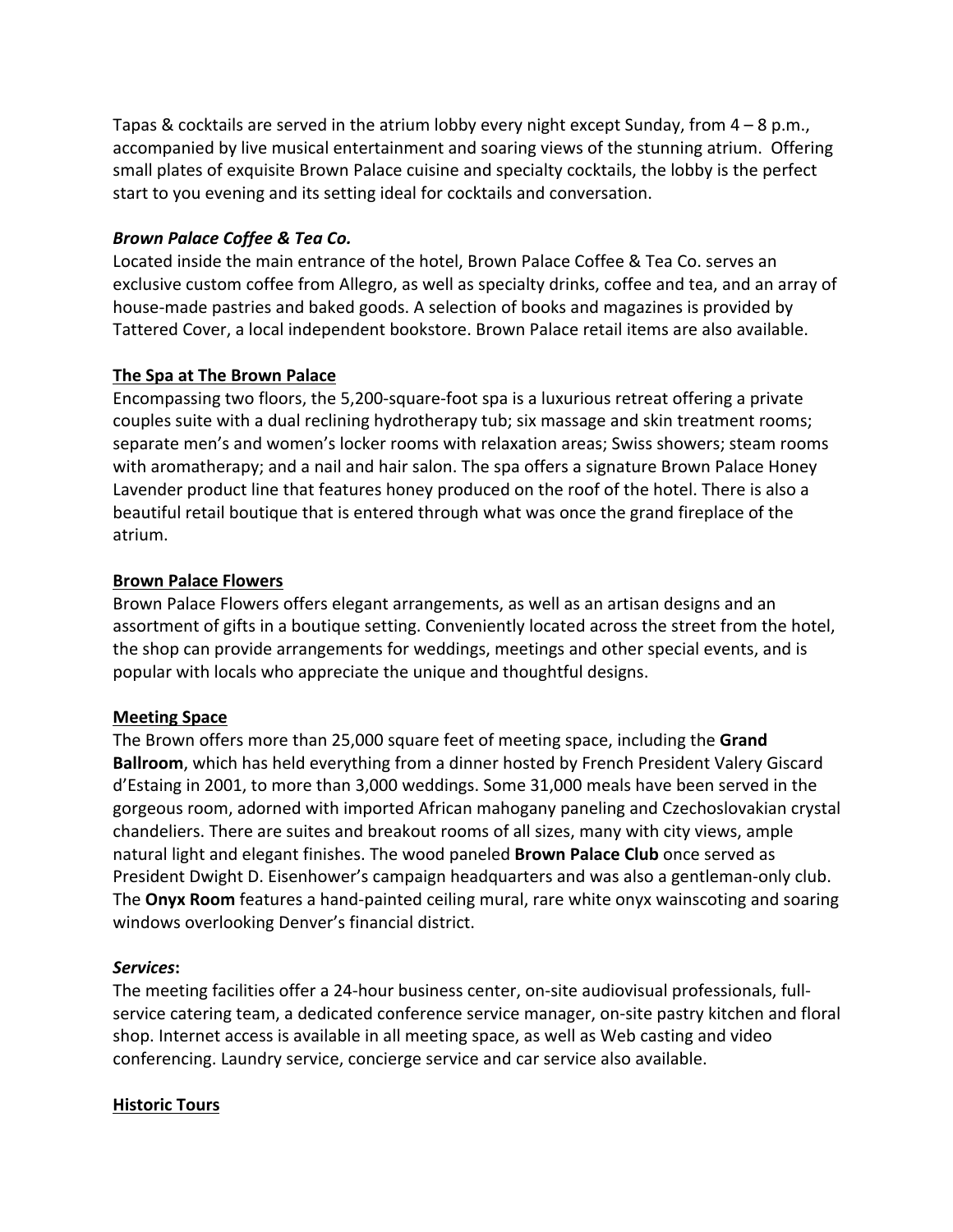Each Wednesday and Saturday at 3 p.m., Brown Palace Hotel Historian Debra Faulkner leads historical tours of the hotel for guests and the general public. These tours are complimentary to overnight hotel guests and are \$15 per person for the general public. During these tours, visitors hear anecdotes about the people and events that have shaped the hotel's history. Tours last approximately one hour and 15 minutes. Private tours may be booked throughout the week with a variety of themed options to choose from, including romance, architecture, ghost and presidential. Reservations are required.

## **The Brown Is Green - Environmental Initiatives**

As a founding member of the Denver City Energy Project and the first hotel certified member of Certifiably Green Denver, The Brown Palace brings an impressive environmental record, From recycling and compost programs to the use of well water and rooftop beehives, The Brown Palace Hotel and Spa is committed to its culture of sustainability.

## **Signature Events**

## **Annual Champagne Cascade**

Every November, a master swordsman sabers champagne bottles Napoleonic style, and once opened, the champagne is poured into the uppermost glass of an elaborate 6,000 glass pyramid rising nearly two stories in the atrium lobby. A VIP level benefits a select Denver charity each year. Open to the public, the unique spectacle launches the holiday season. In 2017, The Brown will attempt a Guinness World Record for the largest Champagne Cascade in history.

## **Annual Grand Champion Steer Appearance**

Every January, the hotel exhibits the National Western Stock Show's grand champion steer during afternoon tea in the atrium lobby. Complimentary photos posed with the Champ are available from 11 a.m.  $-1$  p.m. The event is open to the public, but come early. The line can stretch around the block.

## **Secrets of The Brown Palace**

- A total of 736 filigreed iron panels make up the railings around the atrium. If you look carefully, two of them are upside down. Why? No one really knows. The flaws show that no manmade creation – not even The Brown Palace – is perfect.
- While you can count only eight floors from the atrium, there's actually a 9th floor. When the hotel opened, much of the 8th floor was two stories high with a grand ballroom, dining rooms and changing rooms for the grand events held at the turn of the century. However, during the Great Depression, the two-story spaces were eliminated, and the  $8<sup>th</sup>$  and  $9<sup>th</sup>$  floors were converted into residential apartments with kitchenettes.
- "The Sultan's Dream," a striking 1892 painting located in the Churchill Bar has been in the hotel since it opened, and has been hung in various places around the hotel over the last 125 years.
- There is definitely a tunnel under The Brown Palace. A service tunnel was built under Tremont Street in 1959 to move in-room dining servers, housekeepers and other staff